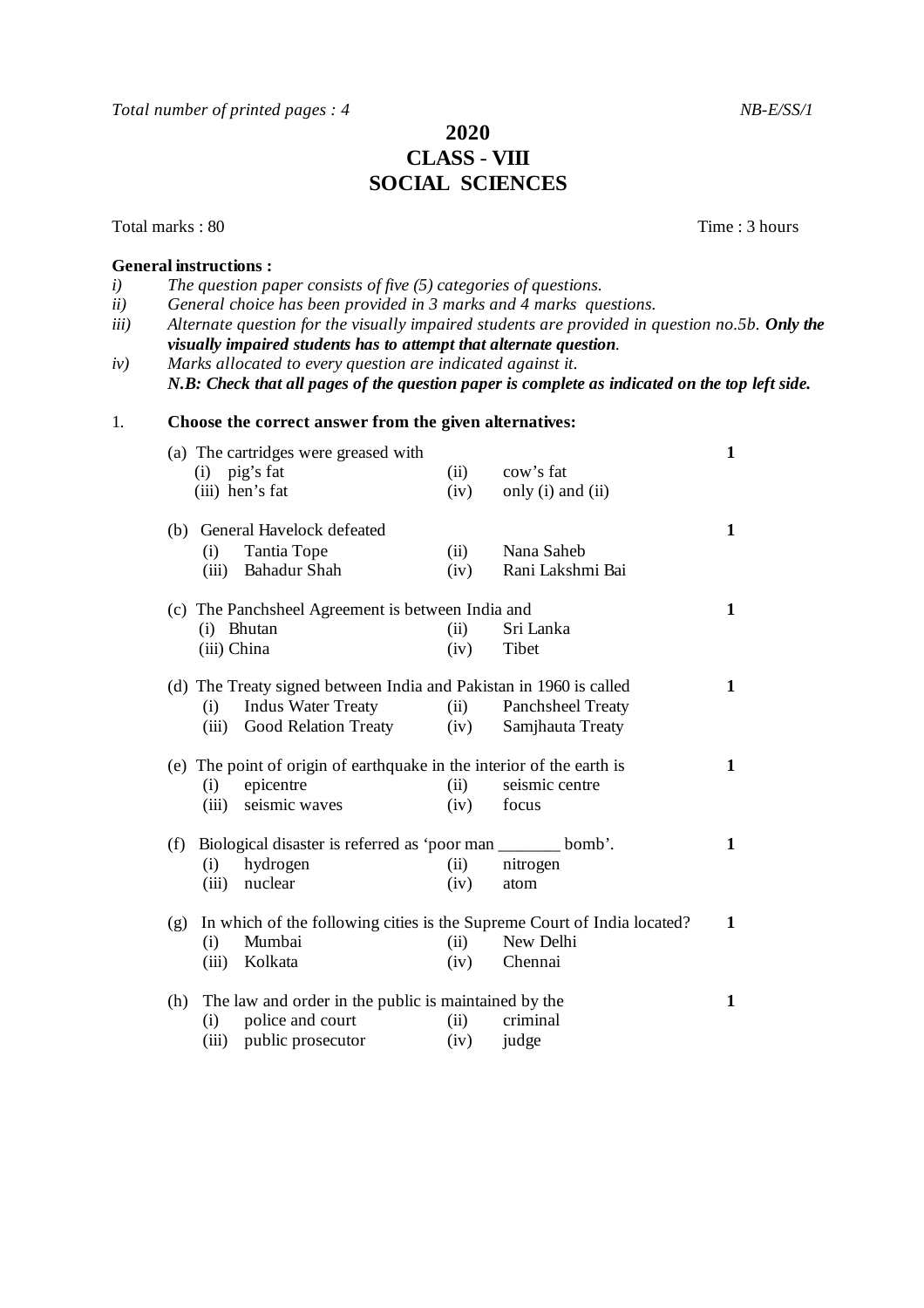|    |      | (i)<br>86 years                                                 | (i) A judge of the High Court retires at the age of                                             | (ii)         | 72 years                                                                              | 1         |
|----|------|-----------------------------------------------------------------|-------------------------------------------------------------------------------------------------|--------------|---------------------------------------------------------------------------------------|-----------|
|    |      | $(iii)$ 68 years                                                |                                                                                                 | (iv)         | 62 years                                                                              |           |
|    |      |                                                                 | $(i)$ The full form of FIR is<br>(i) First Information Report<br>(iii) First Information Rescue | (ii)<br>(iv) | <b>First Investigation Report</b><br><b>Final Investigation Report</b>                | 1         |
|    |      | 2.a. State whether the following statements are true or false : |                                                                                                 |              |                                                                                       |           |
|    | (i)  | Man cannot create disasters.                                    |                                                                                                 |              |                                                                                       |           |
|    |      | (ii) Cyclones can occur in any area.                            |                                                                                                 |              |                                                                                       |           |
|    |      |                                                                 | (iii) Floods only cause negative effects.                                                       |              |                                                                                       | (1)       |
|    |      |                                                                 |                                                                                                 |              | (iv) There is a Chief Justice and 25 other judges in the Supreme Court at present.(1) |           |
|    |      |                                                                 | (v) Indian judiciary has a single unified judicial system.                                      |              |                                                                                       | (1)       |
|    |      |                                                                 | (vi) Subordinate courts can only try criminal case.                                             |              |                                                                                       | (1)       |
| b. |      | exceeding 15 words:                                             |                                                                                                 |              | Answer the following questions in one word or one sentence not                        | $1x6=6$   |
|    | (i)  | List two main centres of the Revolt of 1857.                    |                                                                                                 |              |                                                                                       | (1)       |
|    | (ii) | Mention any two factors affecting agriculture.                  |                                                                                                 |              |                                                                                       |           |
|    |      |                                                                 | (iii) Which country is the largest producer of coffee?                                          |              |                                                                                       | (1)       |
|    |      | (iv) What are floods?                                           |                                                                                                 |              |                                                                                       | (1)       |
|    | (v)  |                                                                 | What are weather-associated disasters?                                                          |              |                                                                                       | (1)       |
|    |      |                                                                 | (vi) Who is a Public Prosecutor?                                                                |              |                                                                                       | (1)       |
| 3. |      |                                                                 | Answer the questions in about 20-30 words:                                                      |              |                                                                                       | $2x10=20$ |
|    | (i)  |                                                                 | What is mercantilism?                                                                           |              |                                                                                       | (2)       |
|    | (ii) |                                                                 |                                                                                                 |              | When and why did the British Parliament pass the regulating Act?                      | (2)       |
|    |      |                                                                 | (iii) Mention the causes of the Revolt of 1857.                                                 |              |                                                                                       | (2)       |
|    |      |                                                                 | (iv) Write any two results of the Revolt of 1857.                                               |              |                                                                                       | (2)       |
|    | (v)  |                                                                 | Write four problems women faced during the 19 <sup>th</sup> century.                            |              |                                                                                       | (2)       |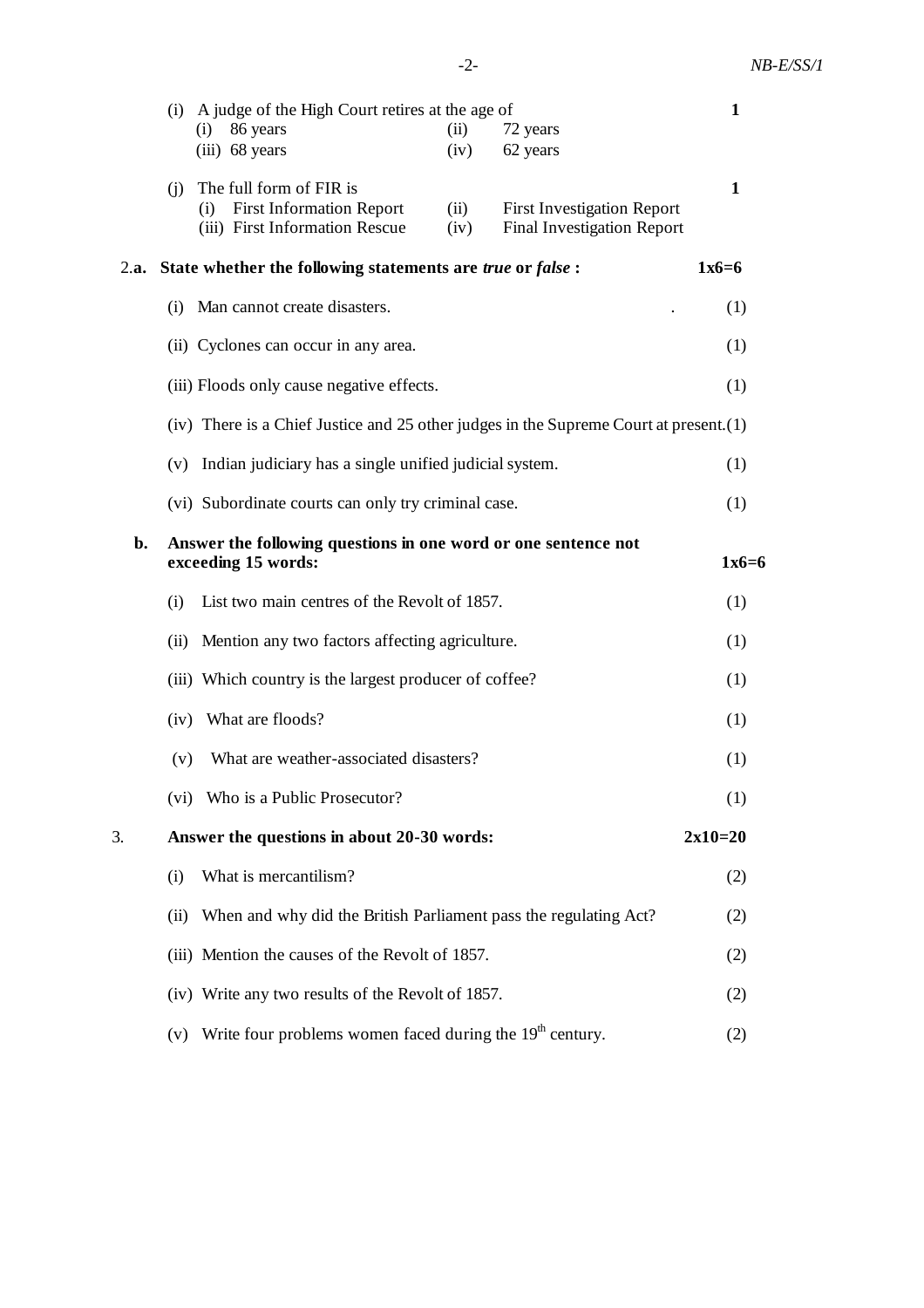|      |       | (vi) Mention any two causes of introducing the New Education System.                | (2)       |
|------|-------|-------------------------------------------------------------------------------------|-----------|
|      |       | (vii) List four evils of the caste system.                                          | (2)       |
|      |       | (viii) Why is English continuing as an additional language in India?                | (2)       |
|      | (ix)  | What is the common problem that India and Myanmar have? How do<br>they tackle it?   | $(1+1=2)$ |
|      | (x)   | Define agriculture.                                                                 | (2)       |
| 4.   |       | Answer <i>any six</i> questions in about 35-45 words.                               | $3x6=18$  |
|      | (i)   | What led to the Battle of Plassey? What were its results?                           | $(1+2=3)$ |
|      | (ii)  | Briefly explain annexation by the Subsidiary Alliance System.                       | (3)       |
|      | (iii) | List any three provisions of the Pitt's Act.                                        | (3)       |
|      |       | (iv) Write a short note on Civil Services by the British.                           | (3)       |
|      | (v)   | Briefly explain any two types of industries based on the raw materials<br>they use. | (3)       |
|      | (vi)  | Explain the terms manufacturing and industry.                                       | (3)       |
|      |       | (vii) What is meant by the terms – Secular, Socialist and Republic?                 | (3)       |
|      |       | (viii) Mention three steps taken by the government to reduce unemployment.          | (3)       |
| 5.a. |       | Answer <i>any four</i> questions in about 50-70 words.                              | $4x4=16$  |
|      | (i)   | Give four reasons why the Indian states were easily defeated by the British. (4)    |           |
|      | (ii)  | What was the Doctrine of Lapse? Which kingdoms were annexed under it?               |           |
|      |       |                                                                                     | $(2+2=4)$ |
|      |       | (iii) Mention any four objectives of the British administrative policy in India.    | (4)       |
|      |       | (iv) Distinguish between public sector and joint sector industries.                 | (4)       |
|      | (v)   | Enumerate the various Fundamental Rights given in the Indian Constitution. (4)      |           |
|      |       | (vi) Explain any two measures taken to control price-rise.                          | (4)       |